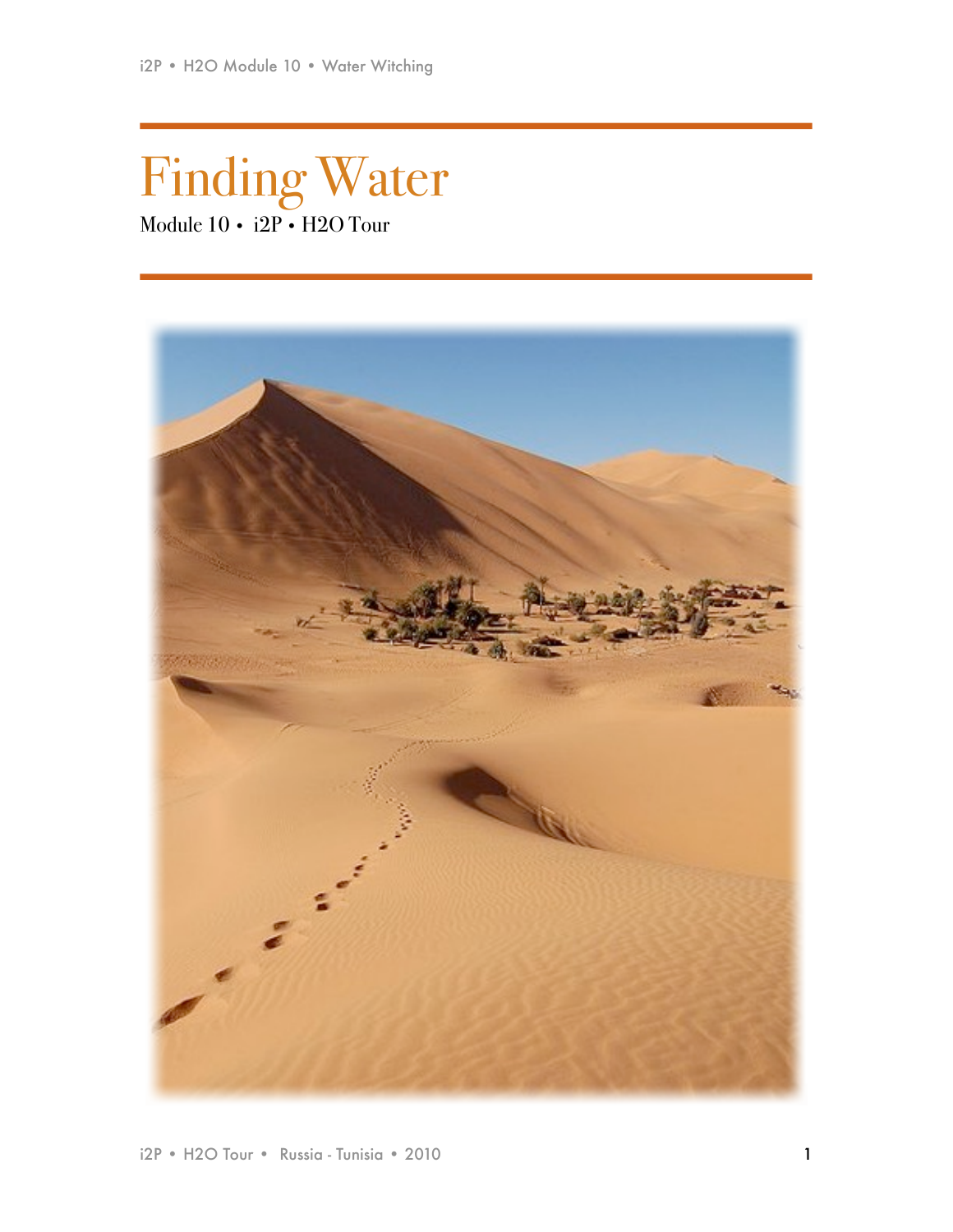We never know the worth of water till the well is dry. ~Thomas Fuller, Gnomologia, 1732

# PARCHED

Ray Zahab likes to tell stories about the Sahara Desert. One of the most compelling involves an encounter he had with a little Tuareg girl he met running through a sandstorm in Niger. A big smile on her face, Ray greeted her and her family kindly, and the little girl became quite animated about a plastic water bottle he carried, indicating to Ray that she wanted it. The bottle was partly filled with water that Ray had yet to consume on his run. Believing that the little girl was excited about having a plastic water bottle - which he assumed was a novel item that she had never before seen - Ray happily handed it to her, knowing he could soon get another from his supply vehicle. Touched by her enthusiasm for the gift, he later recounted the story to a local official. "You should have seen how excited she was to get a simple plastic water bottle", he explained. The local official shook his head. "No, no..." he said with a slow smile, "it is not the plastic bottle she prized. It is the clean water of course."

In many places in the world water is very scarce and people have to be very inventive to find it. A great deal of effort can go into finding water, and for those without skill much time and energy can be wasted in the

search. In a hot and arid environment wasting time and energy to find water can cost you your life.

# THE WATER CRADLE

Early human beings lived by hunting animals and gathering food. It was advantageous to live where food sources were plentiful; on the migratory routes of animals and seafood, and on land that



afforded a ready supply of fruit and edible plants. The population that a given area of land could support was limited by the animal and plant food produced locally. This model of sustenance limited human population growth.

Roughly 7,000 years ago a dramatic change occurred that has altered the course of human history (see: [first farms\)](http://news.nationalgeographic.com/news/2007/06/070628-first-farming_2.html) People began to develop techniques for growing plants and domesticating animals, an invention called *agriculture*. Agriculture allows for the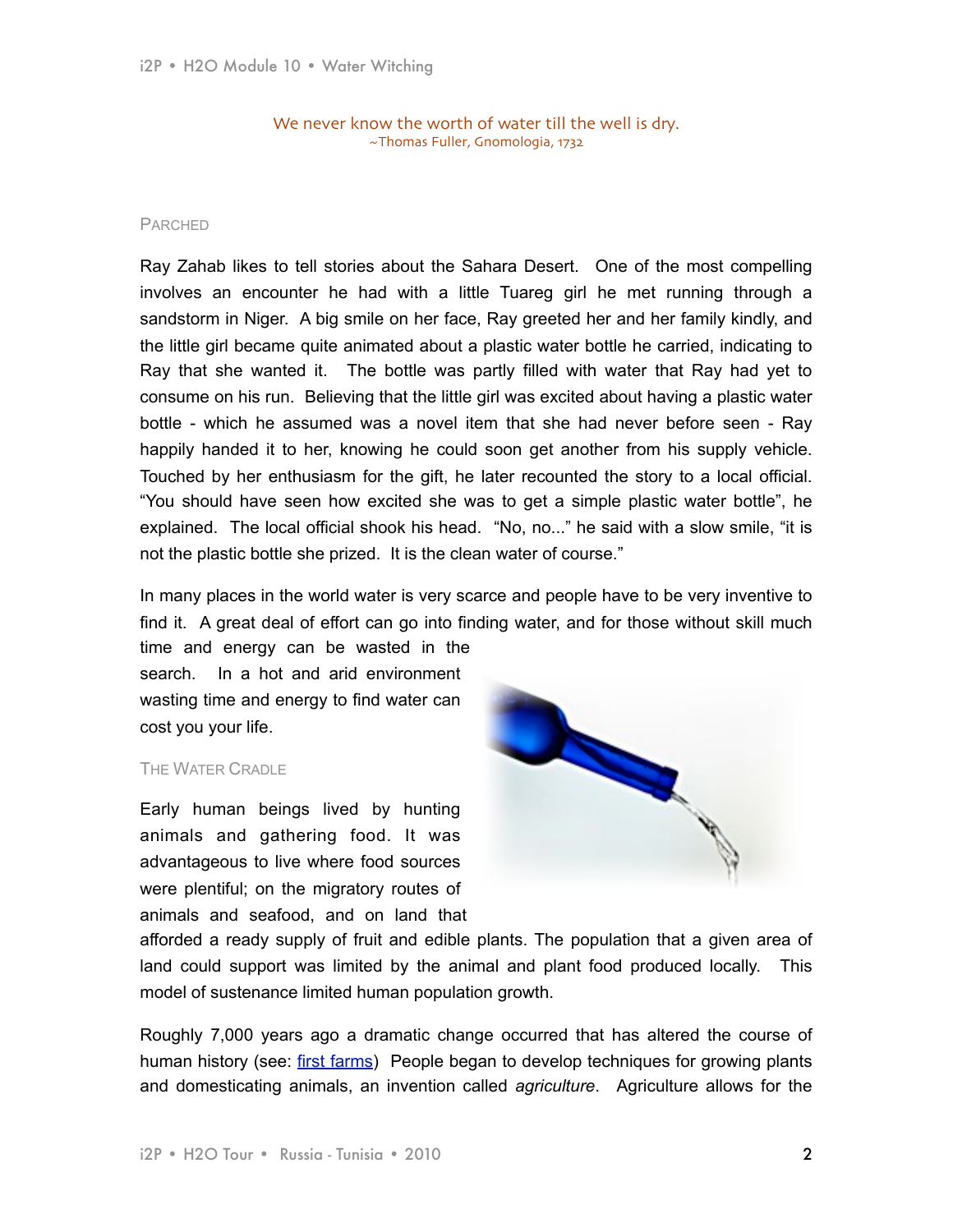production of greater concentrations of foodstuff per unit of land compared to that which occurs naturally. However in order to practice agriculture certain essential ingredients are required: fertile soil, a favorable climate, and fresh water.

Early agriculture developed along prominent bodies of water; notably, the Tigris and Euphrates Rivers in the Middle East, the Nile in Africa, Yellow River in China and the Indus River in India. These rivers were essential to early agricultural societies; not only did they provide water to drink, to wash, and grow crops and livestock, but they served as a highway for transportation of goods by boat. This agricultural experiment proved very successful, supporting growing populations that by necessity pushed people onto land more remote from the life-giving rivers.

Remote from the rivers, people needed to be inventive about finding a ready source of water. An early solution was to collect water in reservoirs, and transport it in aqueducts for the purposes of irrigation and domestic use. However aqueducts function by flowing water downhill and and cannot deliver water to high ground, rendering such land



Figure 1: The Nile River delivers life-giving waters to its valley and delta, evidenced by the fertile green growth against a backdrop of North African desert(source: [NASA\)](http://upload.wikimedia.org/wikipedia/commons/d/de/Nile_River_and_delta_from_orbit.jpg).

in a ccessible to irrigation. Consequently other sources of water were needed to support a growing population, pushed onto lands where surface water was neither plentiful nor could be brought in by gravity. In response humans began to tap into a huge source of fresh water found underground.

# WHERE IS FRESH WATER

Roughly 30%, of the world's fresh water is found underground. This groundwater reserve accounts for over 90% of the world's liquid water reserves. Groundwater saturates the earth in vast areas that underlie all the continents with the exception of Antarctica (for a detailed discussion on groundwater see Module 5). Although there is some water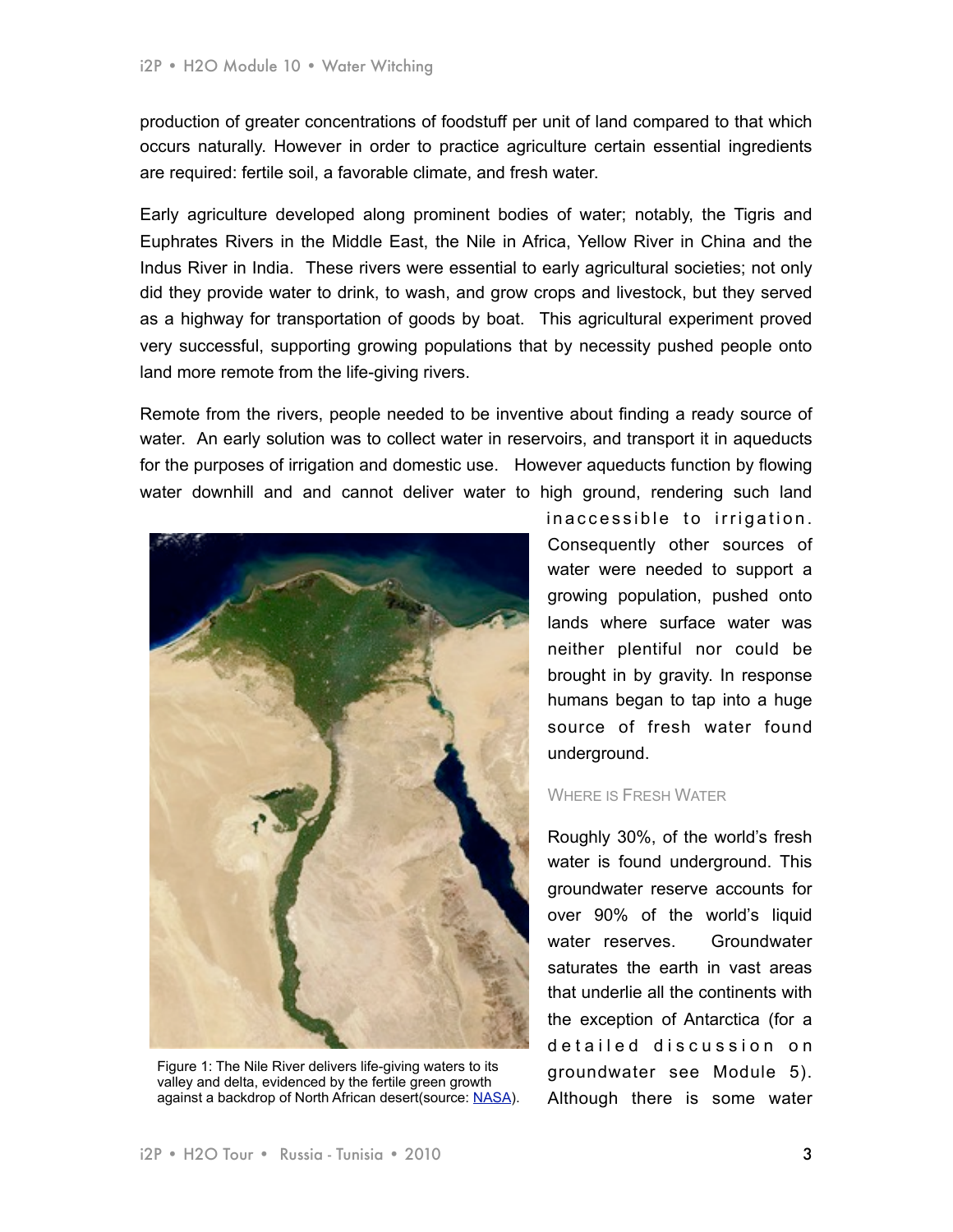content in virtually all the earth's outer crust, it is estimated that beneath 30% of all landmass (except Antarctica) lie important groundwater reserves. In many areas these reserves are essential to supply local drinking water, notably in North Africa and specifically in Tunisia, which relies upon the Northwestern Sahara Aquifer System (NWSAS) (see: [groundwater use](http://www.yearofplanetearth.org/content/downloads/Groundwater.pdf)).

Groundwater, including that which rests below the deserts of North Africa, can be difficult to reach by conventional methods. Digging a well is costly, and a potentially dangerous activity if undertaken by hand. According to an American non-profit organization wells of 50 feet in depth or greater were traditionally dug by hand in locations such as North Africa. They are dangerous to construct and have cost many lives (see: digging

[traditional wells\)](http://thewaterproject.org/digging-wells-in-africa-and-india-how-it-works.asp). There are now many non-profit organizations whose mandate is to oversee the safe construction of reliable wells in water stricken regions of the world. i2P has partnered with two of these organizations during the H2O Tour in order to raise money for the construction of two wells (see: [sponsor well](http://www.impossible2possible.com/siberia/?s=extraordinary)).

One way to avoid needing to dig deep wells is to find water near the surface of the ground that can be safely dug by hand. One remarkable individual who has taken up this



Figure 2: Well in the Sahara (Photo Ray Zahab).

cause is retired Canadian agricultural specialist Lex Rutherford. Now 86 years old, Rutherford moved to a water-stricken region of Kenya 4 years ago and began helping local farmers find water. Armed with two pieces of wire he practices a technique called *dowsing* to locate easily accessible sources of water. His ability to locate water for thousands of drought stricken farmers has made him a local celebrity (see: [water](http://www.cbc.ca/world/story/2009/09/23/f-kenya-lex-rutherford-water.html)  [whisperer\)](http://www.cbc.ca/world/story/2009/09/23/f-kenya-lex-rutherford-water.html).

#### **DOWSING**

Dowsing, also known as water-witching, is the practice of holding a Y-shaped twig or two pieces of wire in outstretched hands to guide one to hidden water underground. The twig or wires are said to be pulled down toward the ground when the dowser crosses and area of groundwater. Dowsing is thought to have arisen in the 15th century and was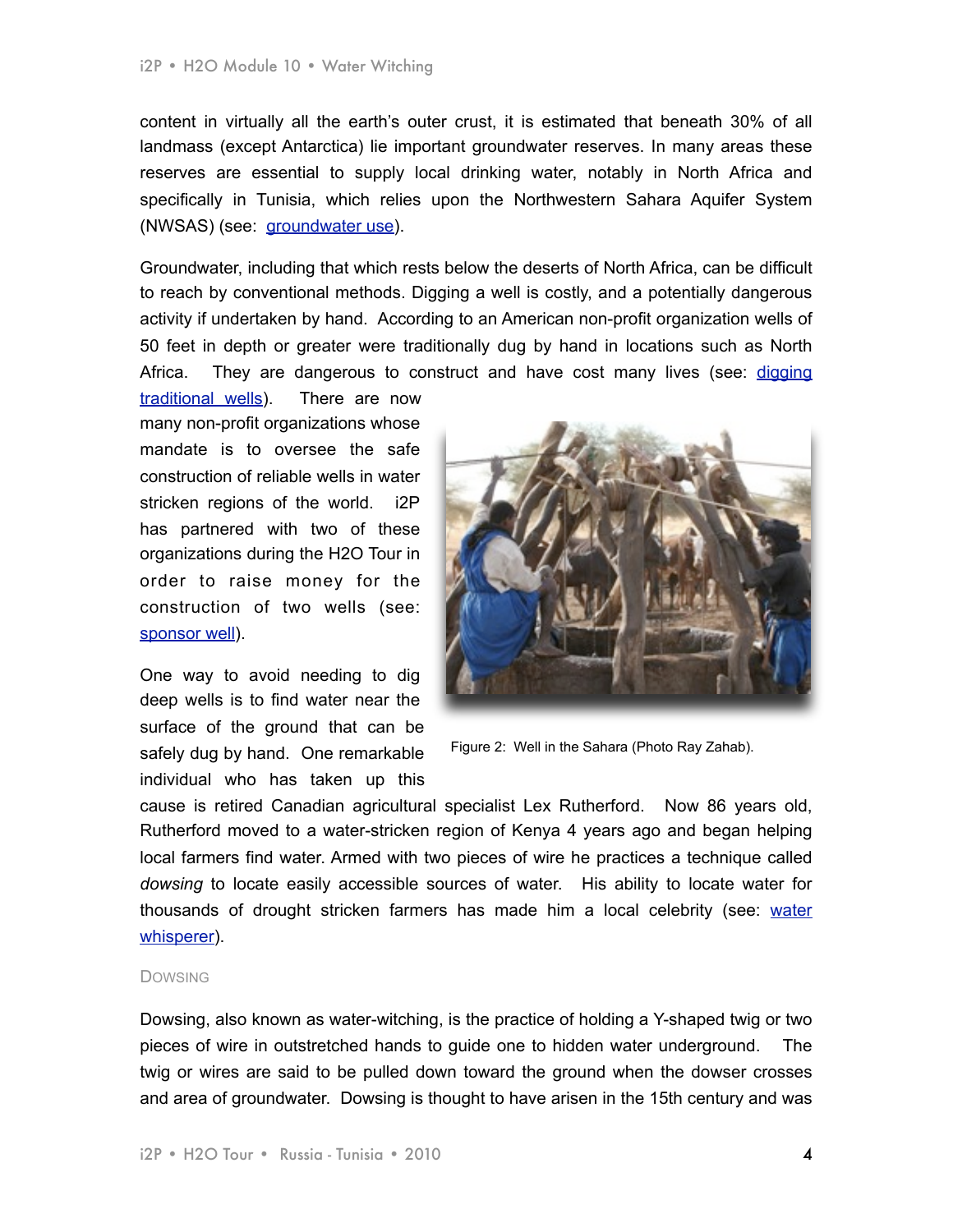originally associated with the location of a wide assortment of materials including gems and precious metals. Today it is practiced in many parts of the world, to locate water. While there is limited proof (see: [dowsing studies](http://www.popularmechanics.com/science/research/1281661.html)), and no definitive scientific explanation for how dowsing works, many maintain that there are individuals who possess the ability to 'divine' water. The retired agricultural specialist Lex Rutherford explains simply that his ability to douse for water lies with God whose hand moves the wires he uses to divine for water.

#### RECLAIMING THE OCEAN

As world population increases and pressure to find sources of fresh water mounts, an eye has been cast to the massive water



Figure 3: A dowser at work (source: [wikimedia commons\)](http://commons.wikimedia.org/wiki/File:18th_century_dowser.jpg).

resources of the ocean, which contain 97% of the world's water. Why not simply remove the salt from seawater and you will have an endless supply of fresh water? Unfortunately the desalination of seawater requires a great deal of energy and very expensive infrastructure. Nonetheless this has not prevented a steady rise in the use of desalination to produce fresh water, particularly in the energy-rich and water-poor Middle East.

About 75% of the world's desalination capacity is found in the Middle East, with the world's largest plant being located in the United Arab Emirates. There are also sizable plants in operation or under construction in Europe, North Africa, North America,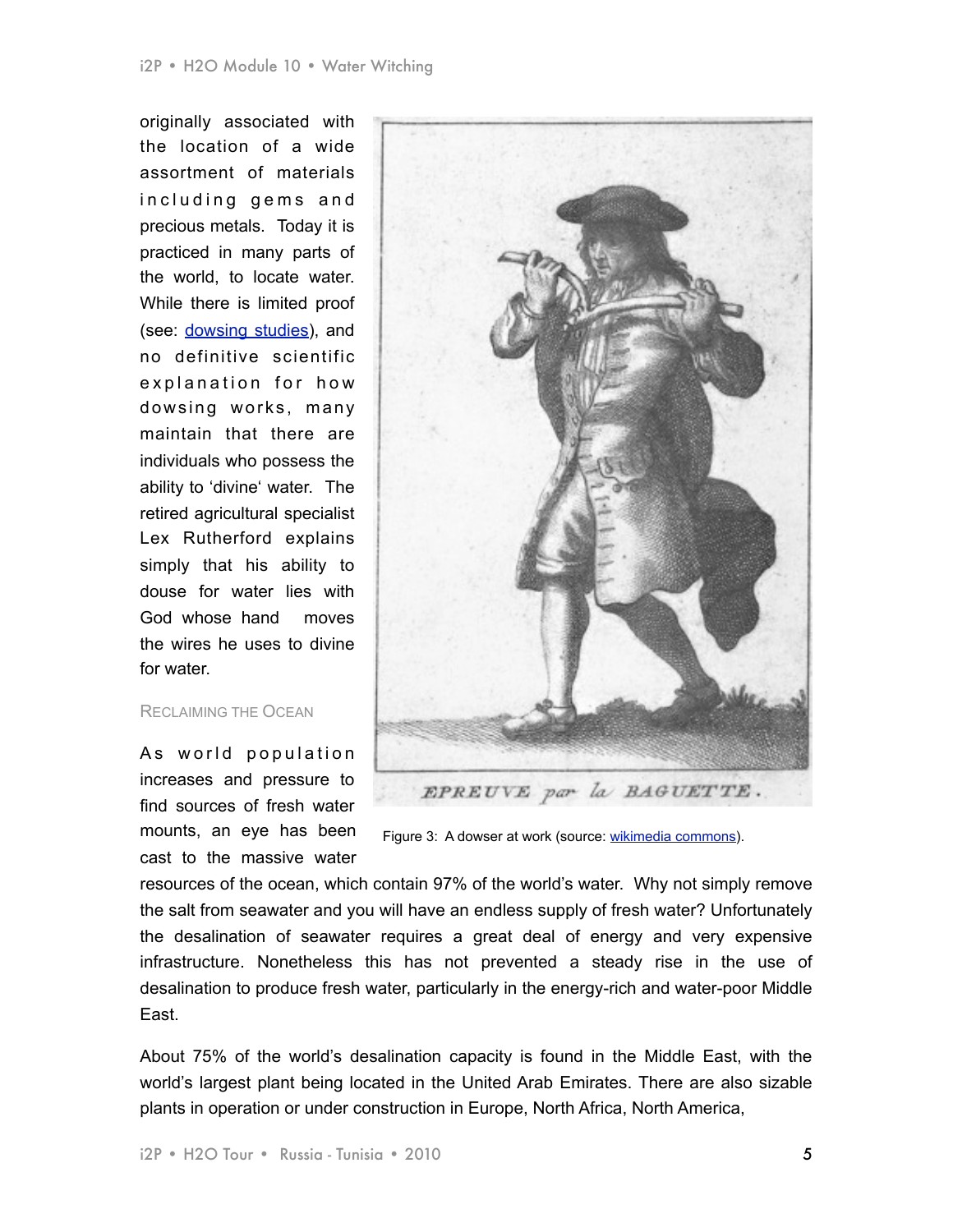

# Cumulative Installed Desalination Capacity, 1945 to 2004



Australia, China and India. Growing shortages in freshwater have compelled countries to enlist desalination as a viable source of freshwater. Concern however has been raised about the long-term environmental impact of this technology, with respect to the integrity of the ocean, as well as the greenhouse gas produced as a byproduct of desalination (see: [desalination](http://assets.panda.org/downloads/desalinationreportjune2007.pdf)).

Another criticism of desalination is that it is not an affordable solution for those in the developing world. While wealthy nations can pay for the plant and the steep operating expenses required of desalination, developing nations will simply run dry because they can't afford the cost of manufacturing fresh water from the ocean.

# RAINWATER HARVESTING

A simple and inexpensive technology that has long been employed for generating fresh water is *rainwater harvesting*. This involves the use of roofs, or culverts in the ground to channel and collect rainwater. Rainwater collection is principally used to collect water for domestic and agricultural use. Rainwater collection has long been employed in India and is becoming a more common practice in many parts of

# Did You Know?

That any new dwelling built in Santa Fe New Mexico must by law be fitted with Rainwater Collection equipment